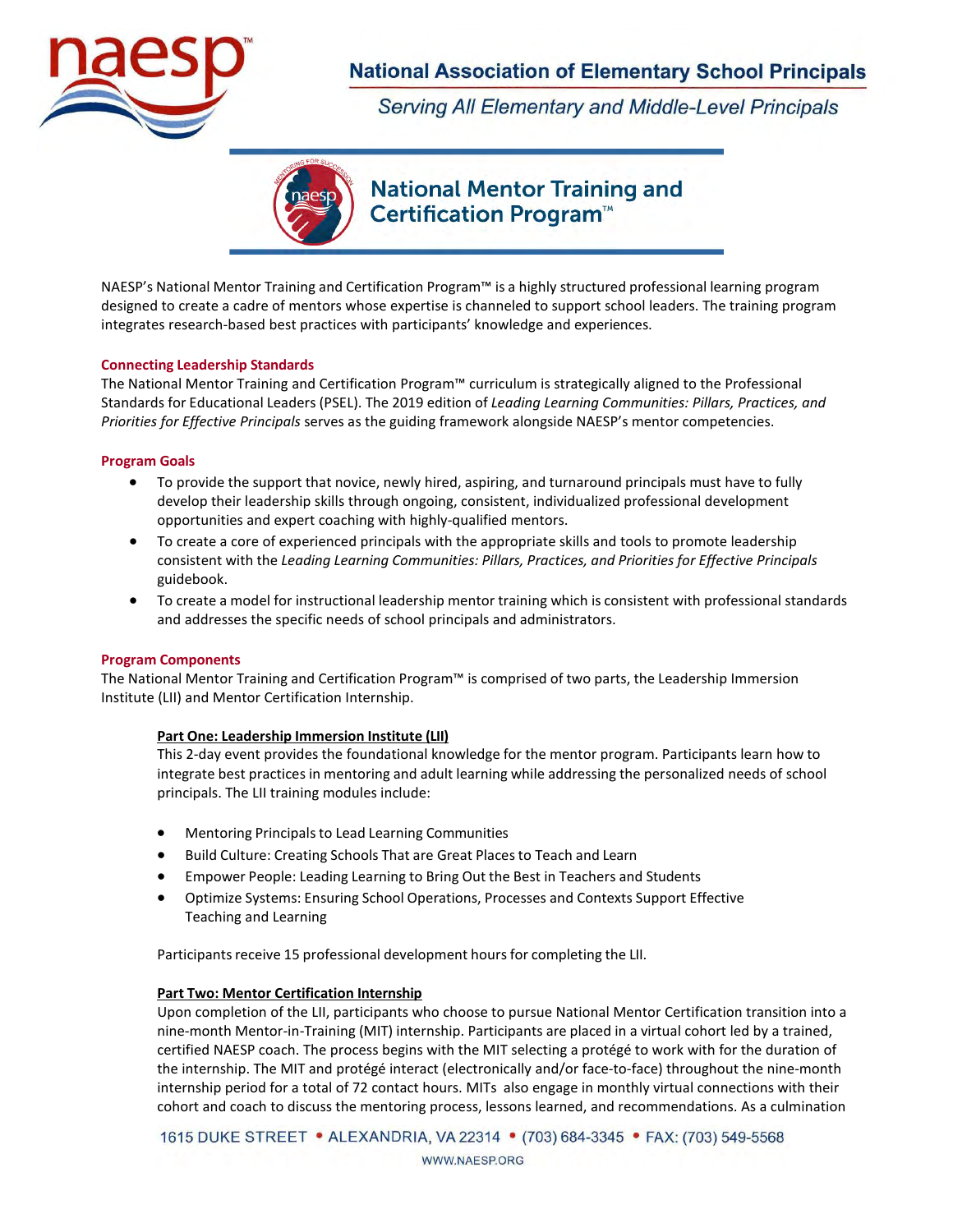

**Serving All Elementary and Middle-Level Principals** 

activity, MITs are required to complete a final project regarding the experience which contributes to literature and/or research on mentoring. Examples include delivering a professional presentation for a workshop, seminar, or conference; writing and submitting an article to a professional journal; facilitating a training on mentoring practices, etc.

#### **Award of National Mentor Certification and Opportunity for Graduate Credit**

Successful completion of the Leadership Immersion Institute AND Mentor-in-Training Internship results in the award of the NAESP National Mentor Certification, valid for a period of three years. The certification is then renewable.

National Mentor Certification fulfills Bethel University, St. Paul, MN requirements for EDUC802 Leadership Evolution, three doctoral-level semester credits. Participants who wish to earn the graduate credits at zero tuition cost can apply to Bethe[l online](https://www.bethel.edu/graduate/academics/individual-courses/apply) to be a non-degree seeking, individual course student. There is a one-time \$200 transcription fee. More information about Bethel's Doctor of Education: Leadership in K-12 Administration program can be located at this [website.](https://623761e8b7b04.site123.me/)

#### **Certification Renewal**

National Mentor Certification can be renewed through participation at a recertification training session. This 1-day training is focused on renewing and updating knowledge and skills based on the guiding framework *Leading Learning Communities: Pillars, Practices, and Priorities for Effective Principals* and NAESP's Mentor Competencies. Renewal of the National Mentor Certification is dependent upon completion of the training and submission of one letter of reference from someone who can speak to the skills and effectiveness exhibited as a mentor during the previous three year cycle (i.e. supervisor of school, district, principal, mentoring protégé, etc.).

#### **Training Schedule**

Leadership Immersion Institute training opportunities take place virtually at various times throughout the academic year. Recertification sessions training sessions are typically offered virtually once each fall and spring.

#### **Contracting with NAESP**

NAESP will contract with school districts, states, and local LEAs to deliver private training, certification, and recertification opportunities. Trainings are scheduled and modified to align with local objectives, grant requirements, and professional development in an effort to provide assistance with establishing organizational mentor programs to support and sustain succession plans. A minimum of 10 participants is required for contract consideration; entities have the option of selecting in-person or virtual training formats.

#### **Questions**

For additional information on the NAESP National Mentor Training and Certification Program™ please contact:

Dr. Gracie Branch, Associate Executive Director, Professional [Learning](mailto:gbranch@naesp.org) [gbranch@naesp.org](mailto:gbranch@naesp.org) or(703) 518-6271

Katie Earley, Manager, Professional Learning Projects [kearley@naesp.org](mailto:kearley@naesp.org) or (703) 518-6264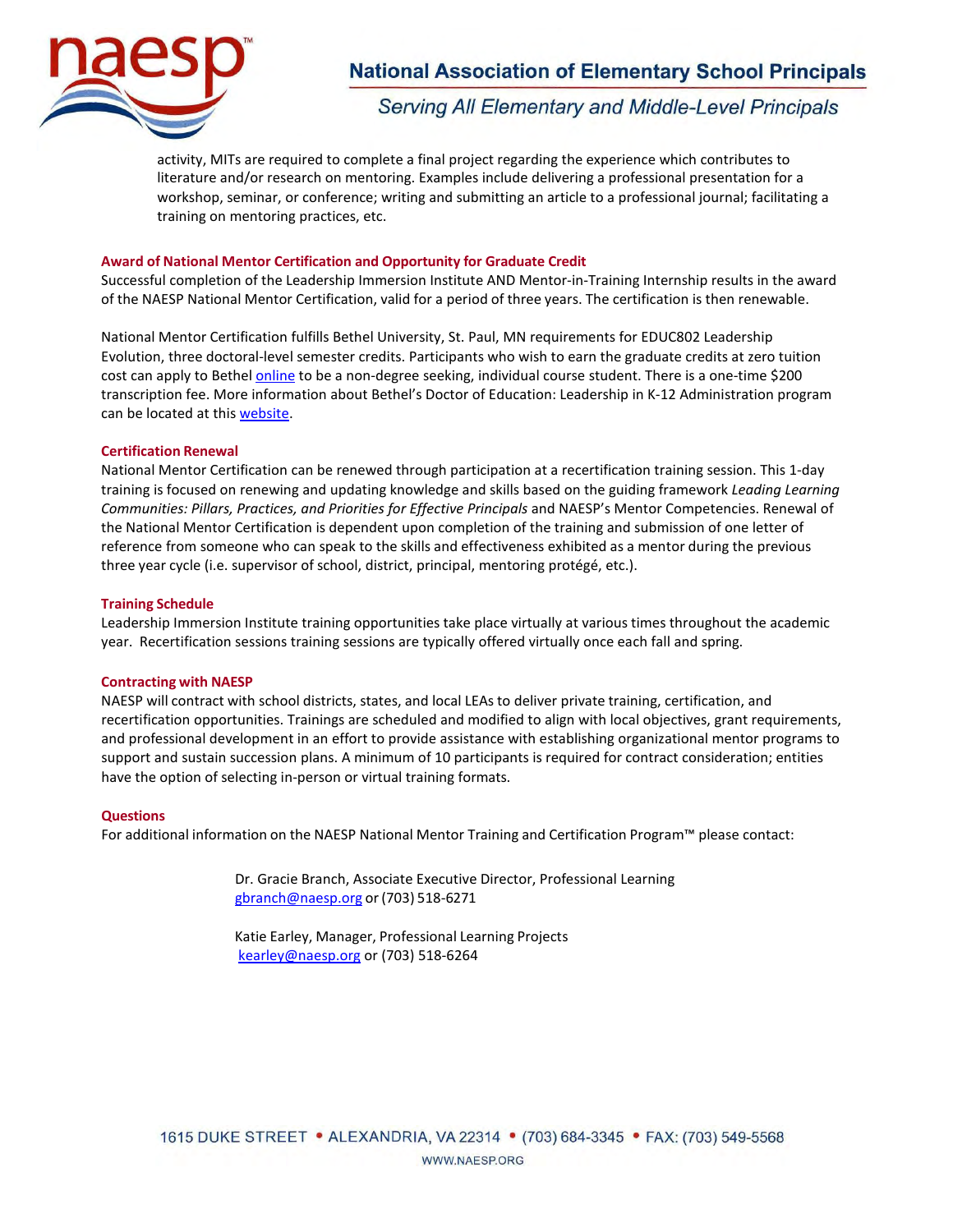

Serving All Elementary and Middle-Level Principals

## **NAESP MENTOR COMPETENCIES**

## **Competency One: An effective mentor sets high expectations for self-development in high quality professional growth opportunities.**

**Strategies:**

- Demonstrates adult learning practices through professional growth activities
- Practices professional learning that increases mentor effectiveness

## **Competency Two: An effective mentor has knowledge of and utilizes mentoring and coaching best practices.**

**Strategies:**

- Utilizes effective oral and written communication skills
- Applies effective listening skills and provides constructive feedback
- Communicates a clear vision
- Understands and practices adult learning theory

# **Competency Three: An effective mentor is active in instructional leadership.**

**Strategies:**

- Is grounded in national, state, and local student common core standards and curriculum goals
- Keeps current on educational and leadership issues through constant review of resources and participation in professional organizations and learning opportunities
- Takes a leadership role in the development and study of professional practice

### **Competency Four: An effective mentor respects confidentiality and a code of ethics in the mentor protégé relationship.**

**Strategies:**

- Demonstrates a confidential and trusting environment
- Encourages open and reflective conversations in collaboration with protégé

## **Competency Five: An effective mentor contributes to the body of knowledge as it pertains to principal and administrative mentoring.**

**Strategies:**

- Conducts action research in collaboration with protégé through a growth model
- Utilizes assessment information to adjust the mentoring process as needed
- Maintains a reflection portfolio for self and encourages the protégé to do the same

## **Competency Six: An effective mentor fosters a culture that promotes formal and informal mentoring relationships.**

**Strategies:**

- Engages in professional outreach activities which include the use of technology and networking to endorse the sustainability of mentor programming for school leaders
- Acknowledges and supports the need for mentoring and coaching throughout the career continuum